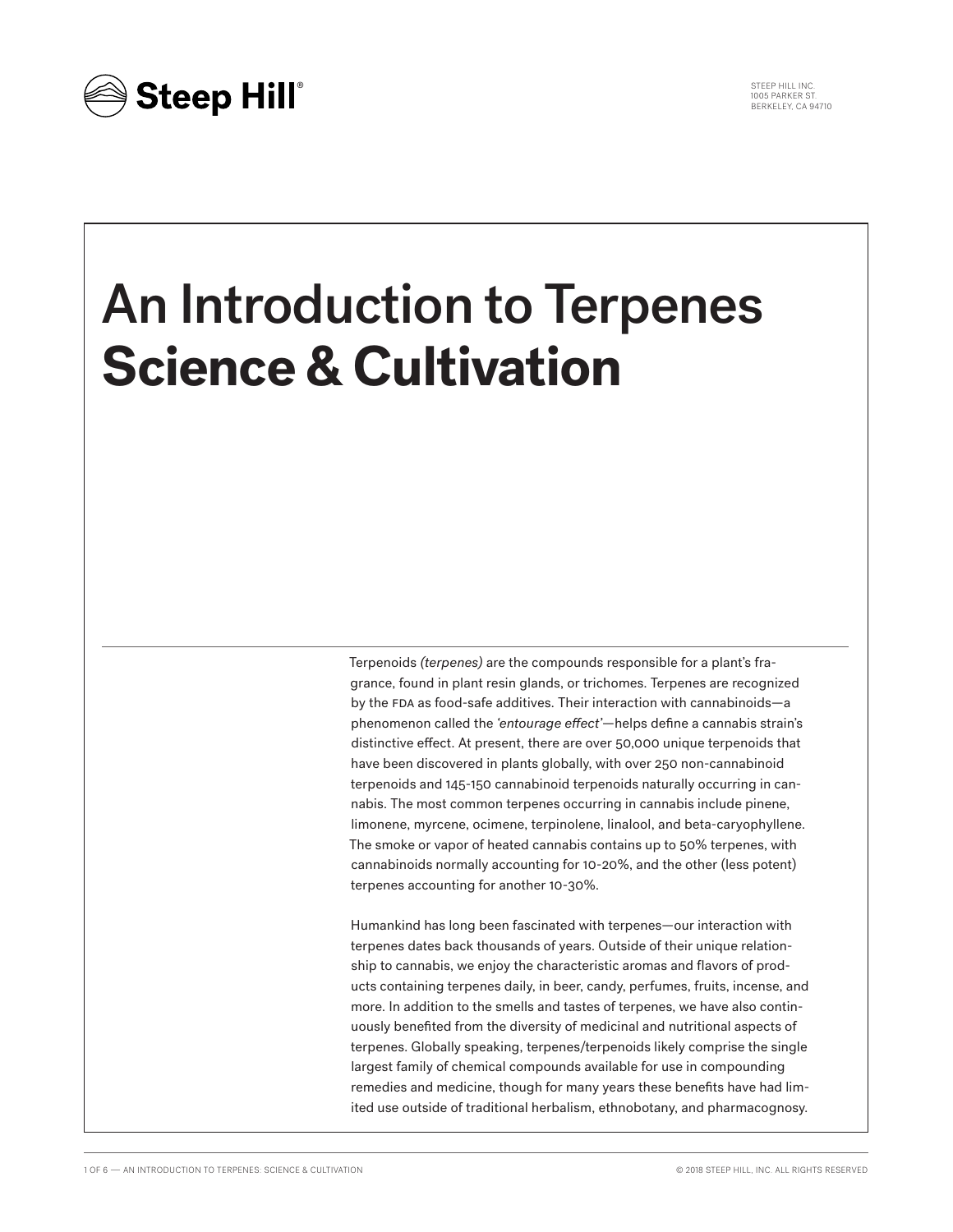#### **TERPENE QUICK GUIDE**

For Citations: ↗ http://steephill.com/pdf/Leading-the-Science-Cannabis.pdf

| <b>Terpene</b>       | <b>Boiling</b><br>Point °F | <b>Boiling</b><br>Point °C | <b>Potential Therapeutic Effects</b>                                              |
|----------------------|----------------------------|----------------------------|-----------------------------------------------------------------------------------|
| <b>Humulene</b>      | 222.8                      | 106                        | Analgesic, Antibacterial, Anti-Inflammatory, Anti-Proliferative, Anoretic         |
| Caryophyllene        | 226                        | 130                        | Anti-Inflammatory, Antimalarial, Cytoprotective (gastric mucosa)                  |
| <b>Pinene</b>        | 311                        | 155                        | Anti-Inflammatory, Bronchodilator, Stimulant, Antibiotic, AChE inhibitor          |
| <b>Myrcene</b>       | 332.6                      | 167                        | Analgesic, Anti-Inflammatory, Antibiotic, Antimutagenic                           |
| D-Limonene           | 348.8                      | 176                        | Immune potentiator, Antidepressant, Antimutagenic                                 |
| Linalool             | 388.4                      | 198                        | Sedative, Antidepressant, Anxiolytic, Immune potentiator                          |
| <b>Terpineol</b>     | 426.2                      | 219                        | Sedative, Antibiotic, AChE inhibitor, Antioxidant, Antimalarial                   |
| a-Pinene             | 311                        | 155                        | Antibacterial, Anti-fungal, Anti-Inflammatory, Bronchodilator                     |
| <b>Borneol</b>       | 415.4                      | 213                        | Analgesic, Anti-Insomnia, Anti-Septic, Bronchodilator                             |
| Cineole (Eucalyptol) | 349-351                    | 176-177                    | Anti-Bacterial, Anti-Depressant, Anti-Inflammatory, Anti-ischemic, Bronchodilator |
| <b>Citronellol</b>   | 437                        | 225                        | Anti-Cancer, Anti-Inflammatory, Anti-Insomnia, Anti-spasmodic                     |
| <b>Nerolidol</b>     | 251.6                      | 122                        | Anti-Fungal, Anti-Insomnia                                                        |
| Phytol               | 399.2                      | 204                        | Anti-Insomnia                                                                     |
| <b>Terpinolene</b>   | 366.8                      | 186                        | Anti-bacterial, Anti-fungal, Anti-insomnia, Anti-septic                           |

Most of the commonly occurring terpenoids can be found existing in a remarkable variety of diverse plants. As an example, ß-Caryophyllene can be found in plants as varied as black pepper, cloves, some cannabis sativa strains, rosemary, and hops.

Terpenes have many functions in plants—certain fragrant terpenes attract bees and other animals that carry the plant's pollen to other plants. This is not the case for cannabis, since the cannabis plant depends on the wind, not other carriers, for pollination. In many plants, terpenes are used as a biological defense mechanism, either as a deterrent to drive away herbivores that would otherwise eat the plant, or to attract predators of the herbivore to deter the plant's consumption. With hundreds of millions of years of evolutionary refinement to plant terpenes, it makes sense that humans are strongly attracted to some terpenes and repelled by others.

## **Documented Therapeutic Properties of Terpenoids**

In addition to the use of terpenes in the perfume and food industries, there is a wide array of medicinal properties to terpenes. The fact that each terpene has many different medical benefits gives rise to the overlapping synergies between them; this is something every ethnobotanist knows. The strategy of deliberately overlapping terpene benefits greatly increases the chances of effective results in treatment.

ß-Myrcene is the most commonly found terpene in cannabis, often in high concentrations. Its medicinal properties are well-known, most significantly for use in treating pain and inflammation. Because of its calming effect both mentally and physically, Myrcene is also used to treat psychosis and muscle spasms. Its properties are also used synergistically with other terpenes and cannabinoids: thc for pain, thc-a for inflammation, CBD and Linalool as an antipsychotic, and with all three-THC, THC-A and CBD—in the treatment of muscle spasms.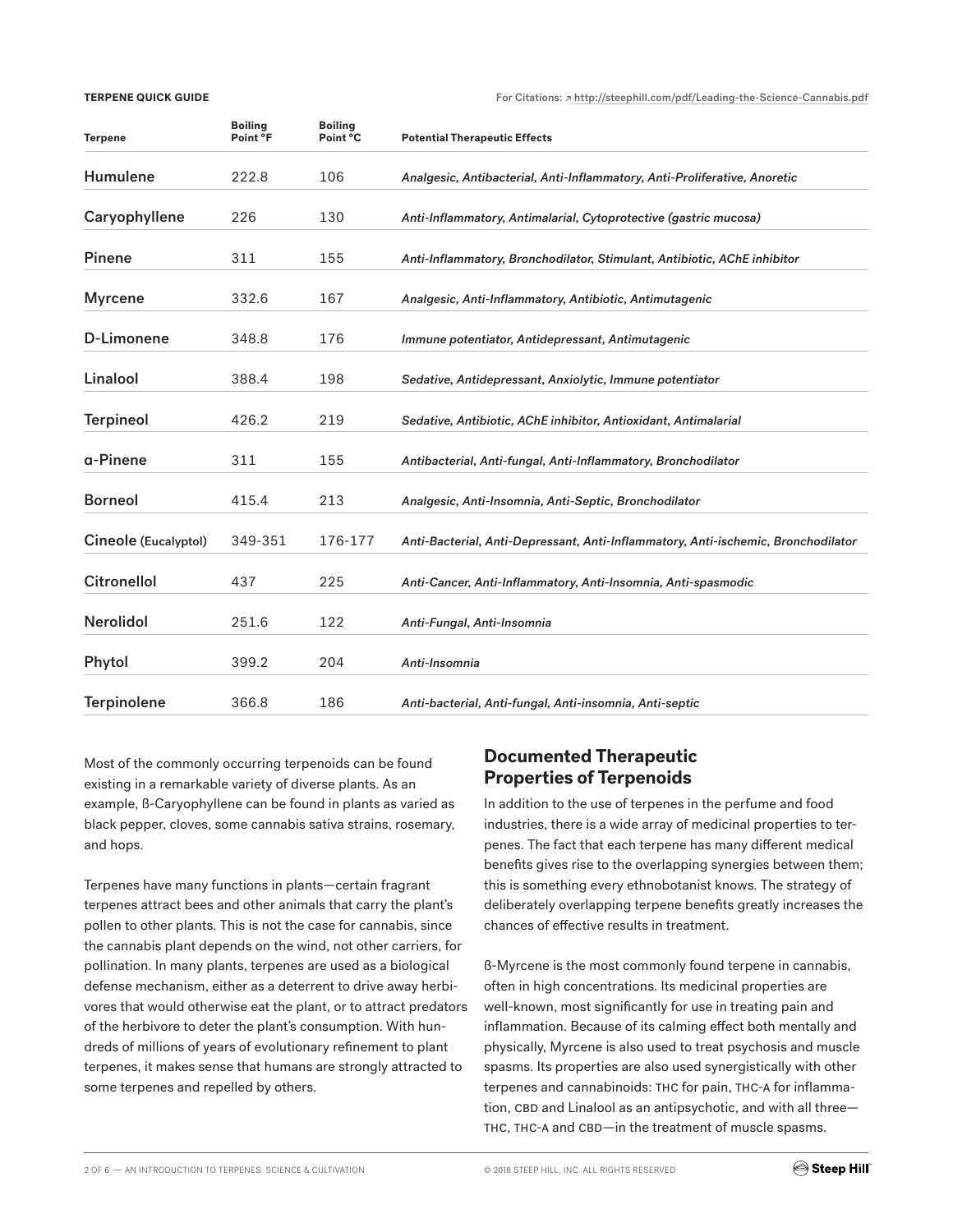The Limonene family of terpenes are also abundant in cannabis, second only to Myrcene. Limonenes have antidepressant, anxiety-relief, immuno-stimulant (like garlic), anti-tumor, and anti-fungal/bacterial properties, also aiding in treatment of gastric reflux, including esophageal ulcers. Limonenes can be used topically as an antiseptic agent and are often used to repel insects: the leaves of the lemon or grapefruit tree are used for this purpose. Limonenes have synergies with THC-A, CBD-A, CBC-A, CBC, CBC, CBG, Caryophyllene Oxide, and Linalool.

# **The Science and Cultivation of Terpenoids**

Isoprene is a five-carbon long molecule that is the foundation of all terpenoids. Think of each five-carbon isoprene as a single chain link: terpenes are constructed of these chain links, with most terpenes being comprised of chains of 5, 10, 15—up to 40 carbons long. Limonene and Linalool are both 10 carbons long—or contain 2 isoprene chain links—whereas Phytol, being a larger, oilier molecule, contains 20 carbons or 4 isoprene links, similar to cannabinoids. In most cases, the larger the terpene molecule, the more viscous and less vaporous it is. Limonene evaporates very quickly, with a pungent fragrance, like acetone. Cannabinoids, on the other hand, are much larger molecules, are nearly solid at room temperature and have only a faint odor, like pine pitch. The size and structure of the terpenoid also determines factors such as how soluble it is in water, ethyl alcohol, oil, or other solvents; as well as how easily it decomposes from heat, light, and air.

Research has demonstrated that there are several factors that potentially affect terpenoid production in cannabis cultivation. Among the most critical are plant genetics, pest presence, cultivation conditions, the ecological history of resources, and overall plant health. While soil nutrient and microbiological diversity and fertilization have an impact on plant chemistry, research on the impact on terpene production is limited and variable. To our knowledge, terpene enhancers do not boost production or quality of terpenes. These products may have the potential to increase terpenes, although not directly—these products improve overall plant health, which in turn encourages terpene expression.

As some terpenes are produced by the plants for defense, the presence of these compounds will be affected by pest pressure or drought, depending on the terpene. In cases of defensive terpenes, environmental factors such as pest pressure or drought may increase terpene production, as part of the plant's built-in survival tactic. Biotic and abiotic conditions affect terpene production. Mechanisms by which light, temperature, or physical damage modify terpene concentrations have been well-studied. Light and plant competition are critical environmental factors affecting defensive terpenoid development at the cultivation stage, especially regarding fertilization, which changes the biotic/abiotic dynamics of plant nutrients. Nutrient availability, such as nitrogen, promotes terpene development as these components are crucial for photosynthesis and generation of ATP, but at present, there is no conclusive evidence pointing to nitrogen alone as a chemical assisting terpene modulation.

However, nutrient interactions with plant development are affected by other factors and direct correlations have not yet been conclusively drawn to these factors and terpene emissions. Additionally, different terpenes react to different soil types—ph levels, nutrient availability, and soil texture are causal influences. Diversity in the soil microbiome and the presence of beneficial, well-balanced microbes enhances rooting ability, resulting in a healthier plant. In general, healthy microbes enhance plant rooting ability, efficiency, and resistance to stressors. Certain microbes create specific compounds, which, when absorbed by the plant, may selectively increase terpene production. Growth-promoting plant bacteria and fungi boost crop growth and yield by balancing nutrients, hormones, and mineral/water uptake. They also serve to alleviate stress; reducing plant susceptibility to diseases and pests, thereby promoting induced systemic resistance. These beneficial effects result in the accelerated production of secondary metabolites, which include terpenes *(Ormeño, et al.)*

While research indicates that some pesticides and fungicides have the capacity to act as plant growth regulators *(*PGRs*)*, increasing terpene production, it's important to note that this does not necessarily contribute to a healthier plant overall. Lower concentrations of these compounds may increase terpene synthesis, and higher concentrations of specific fungicides may also result in decreased levels of terpene synthesis. Here, any substance which modulates the geranyl pyrophosphate pathway in plants has the potential to increase terpenes, but not enough is known about the long-term effects on cannabis cultivation, and as such, should be approached with caution.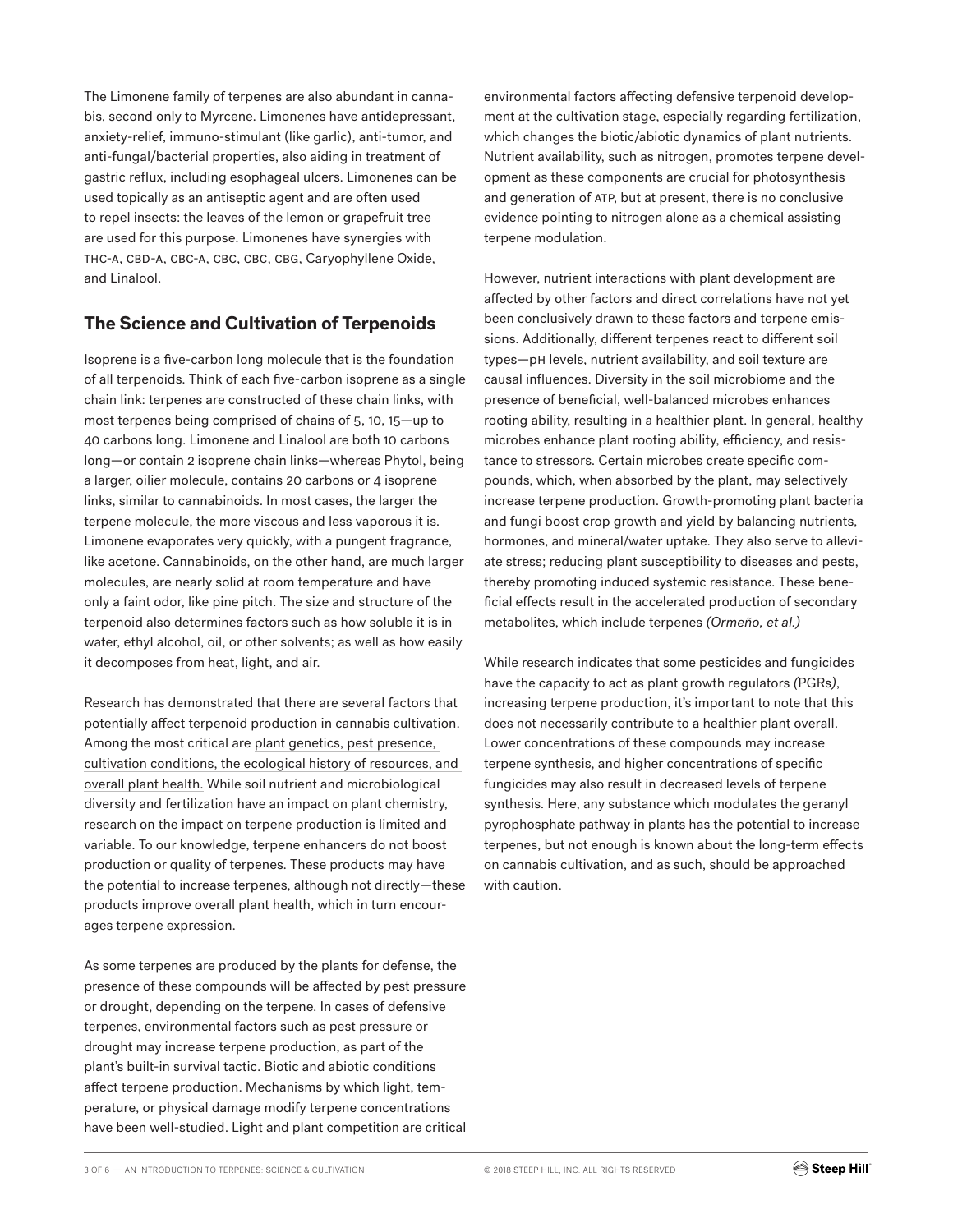# **Terpene Storage**

Like any plant material, once harvested, cannabis is perishable. As volatile organic compounds, incorrectly stored, terpenes dissipate quickly from cured cannabis. Post-production, terpene retention depends on environmental conditions and time—for example, light boilers dissolve terpenes faster, and considerable terpene reduction has been observed during handling and storage.

To prevent the structural breakdown of terpenes, the cannabis trichomes where the terpenes are concentrated must be kept intact and unbruised. Optimally, cannabis should be stored in airtight, rigid containers, away from sunlight, at ideal temperatures of 50°f, with long-term and short-term storage solutions varying slightly. Storage in blue, uv-resistant glass is ideal; with NSF polypropylene, polycarbonate, and polyethylene suitable storage alternatives. Light terpenes will dissolve in soft plastics, like plastic bags. Storage in soft containers or plastics is not recommended, as crushed trichome heads promote oxidation of both terpenoids and cannabinoids, promoting rapid deterioration of cannabis and reducing overall potency.

When suspended in lipid oils, shelf-stability of terpenes changes. Terpenoids reduce the speed at which lipids go rancid; however, the mixture's concentration would affect stability—with a higher concentration of terpenes resulting in more stable product, dependent on lipid type and storage conditions. Dilute essential oils, terpenes stabilized in lipids, can be drawn for comparison when discussing degradation of terpenes in cannabis products. When you break a seal on a bottle of lipid oil, the degradation clock starts ticking due to oxygen-exposure—unless repacked with nitrogen or argon gas, which is highly unlikely in most cannabis production operations. Water vapor expedites the degradation process. Color, texture, and clarity of lipid-suspended cannabis products will change over time. Rancidity occurs when the fats decompose into other compounds, causing the development of an unpleasant smell and/or taste.

### **The Future of Terpenes**

Though our historic interaction with terpenes goes back centuries—millennia, even—there's still much to learn about their benefits, and new terpenoids are constantly being discovered. Researchers and scientists—like the experts at Steep Hill and Eybna—continue to map new territory, identifying and extracting new terpenes for clinical research and testing. We envision a future cannabis industry where terpenoids lead the way for innovation and discovery, unlocking door after door of potential for patients and consumers. We look forward to new applications of terpenoids, making it possible to access strain-specific cannabis oils, or made-to-order cannabis extracts tailored to the specifications of the user to create a specific effect, experience, or medicinal quality. Through research and development, we see a future where the science of terpenes gradually becomes an art form, improving our knowledge of the cannabis plant terpenoid by terpenoid. As the stigma around cannabis fades into the past, we can look towards a future full of discovery, innovation, and therapeutic benefits—all from the "small but mighty" terpene.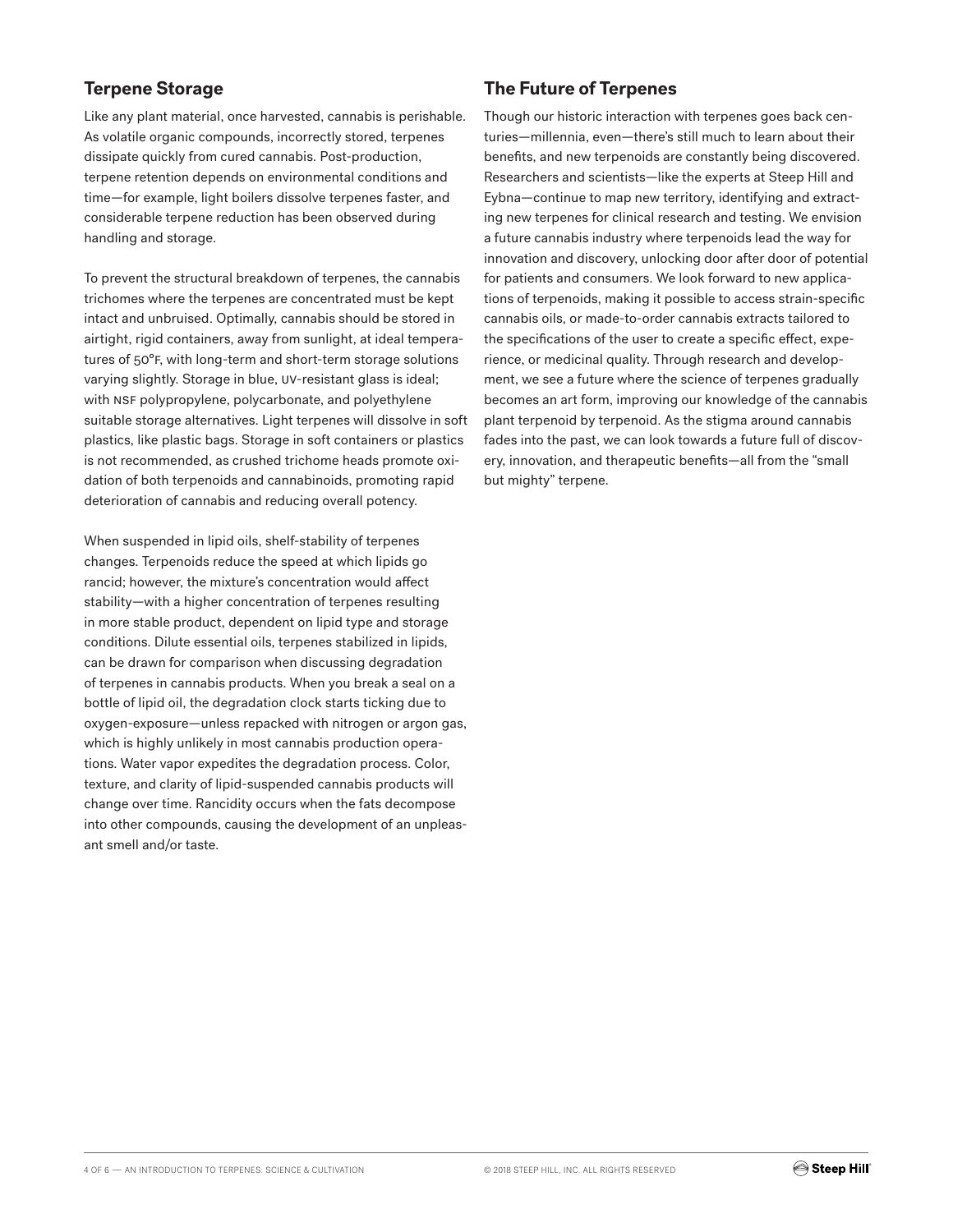#### **GLOSSARY**

#### **Beta (ß)-Caryophyllene**

A common terpene found in cannabis, as well as hops, black pepper, aged mango, bay leaves, and lemongrass, with an odor commonly described as an herbal, balsamic, rooty, or spicy.

#### **Cannabinoid**

a class of diverse chemical compounds, meroditerpenoids, that act on cannabinoid and other receptors, in cells that alter neurotransmitter release in the brain.

#### **Entourage Effect**

A concept/proposed mechanism theorizing that compounds present in cannabis which are largely non-psychoactive by themselves modulate overall psychoactive effects of the plant.

### **Ethnobotany**

The scientific study of the indigenous or traditional knowledge of plants, including medical, cultural, and religious applications of plants, exploring the intersections of knowledge across cultures. Pharmacognosy is a subset of ethnobotany which focuses specifically on the medicinal extraction and applications of various plants.

#### **Isoprene**

A five-carbon long molecule that is the basis of all terpenoids.

#### **Limonene**

A terpene found in the peel of citrus and other fruits, and also in many flowers, with a sweet, fresh, citrusy, and fruity aroma.

#### **Linalool**

A terpene found in cannabis and many essential oils, including orange, lavender, rose, rosewood, and coriander.

#### **Myrcene**

A terpene found several plants, including cannabis, bay, cannabis, ylang-ylang, wild thyme, parsley, and cardamom.

#### **Pharmacognosy**

A branch of knowledge and subset of ethnobotany concerned with the extraction of medicinal drugs obtained from plants or other natural sources.

## **Plant Growth Regulator (PGR)**

Chemical envoys for intercellular communication. There are currently five recognized groups of plant hormones: auxins, gibberellins, cytokinins, abscisic acid (ABA) and ethylene, which work together to coordinate the growth and development of cells.

## **Terpene (terpenoid)**

A large group of volatile, unsaturated hydrocarbons commonly found in the essential oils of plants, especially cannabis, conifers, and citrus trees.

#### **Trichome**

A small hair or other outgrowth from the epidermis of a plant, typically unicellular and glandular. In cannabis cultivation, this is where the greatest concentrations of terpenes are found.